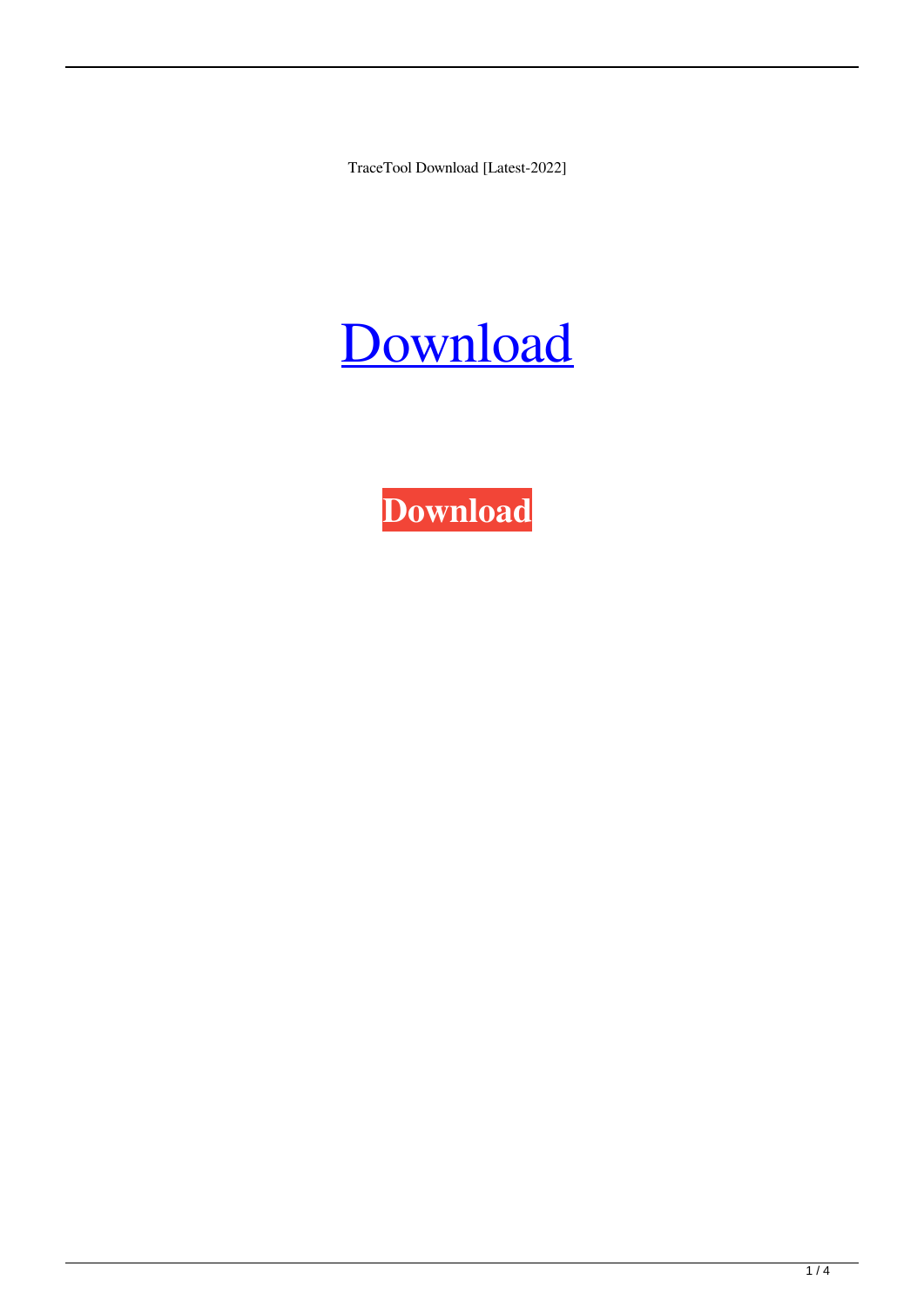# **TraceTool Crack Full Product Key Free Download (Final 2022)**

# **TraceTool Crack**

Use the macro to highlight a group of selected lines of code to be edited or pasted in a region. Macro works with any Windows application supporting Hotkeys. Macro Description: Use the macro to highlight a group of selected lines of code to be edited or pasted in a region. Macro works with any Windows application supporting Hotkeys. Key Mapping Definition: Use the KeyMappingDefinition to create a mapping for a Keystroke. The mapping is specified as a KeyStroke (for Windows only) or a Hotkey (for Windows and Linux). Key Mapping Definition: Use the KeyMappingDefinition to create a mapping for a Keystroke. The mapping is specified as a KeyStroke (for Windows only) or a Hotkey (for Windows and Linux). Key Definition: Use the KeyDefinition to specify the location and the command to run when the key is pressed or released. Key Definition: Use the KeyDefinition to specify the location and the command to run when the key is pressed or released. Hotkey Definition: Use the HotkeyDefinition to specify a Windows or Linux hotkey. The hotkey is specified as a Shortcut (for Windows only) or a Hotkey (for Windows and Linux). Hotkey Definition: Use the HotkeyDefinition to specify a Windows or Linux hotkey. The hotkey is specified as a Shortcut (for Windows only) or a Hotkey (for Windows and Linux). Hotkey Deployment: Use the HotkeyDeployment option to deploy a Hotkey. Hotkey Deployment: Use the HotkeyDeployment option to deploy a Hotkey. Macro Definition: Use the MacroDefinition to define a macro to be executed when a Keystroke is pressed or released. Macro can be defined for a key, a key combination, or a hotkey. Macro Definition: Use the MacroDefinition to define a macro to be executed when a Keystroke is pressed or released. Macro can be defined for a key, a key combination, or a hotkey. Key Mapping Definition: Use the KeyMappingDefinition to create a mapping for a Keystroke. The mapping is specified as a KeyStroke (for Windows only) or a Hotkey (for Windows and Linux). Key Mapping Definition: Use the KeyMappingDefinition to create a mapping for a Keystroke. The mapping is specified as a KeyStroke (for Windows 77a5ca646e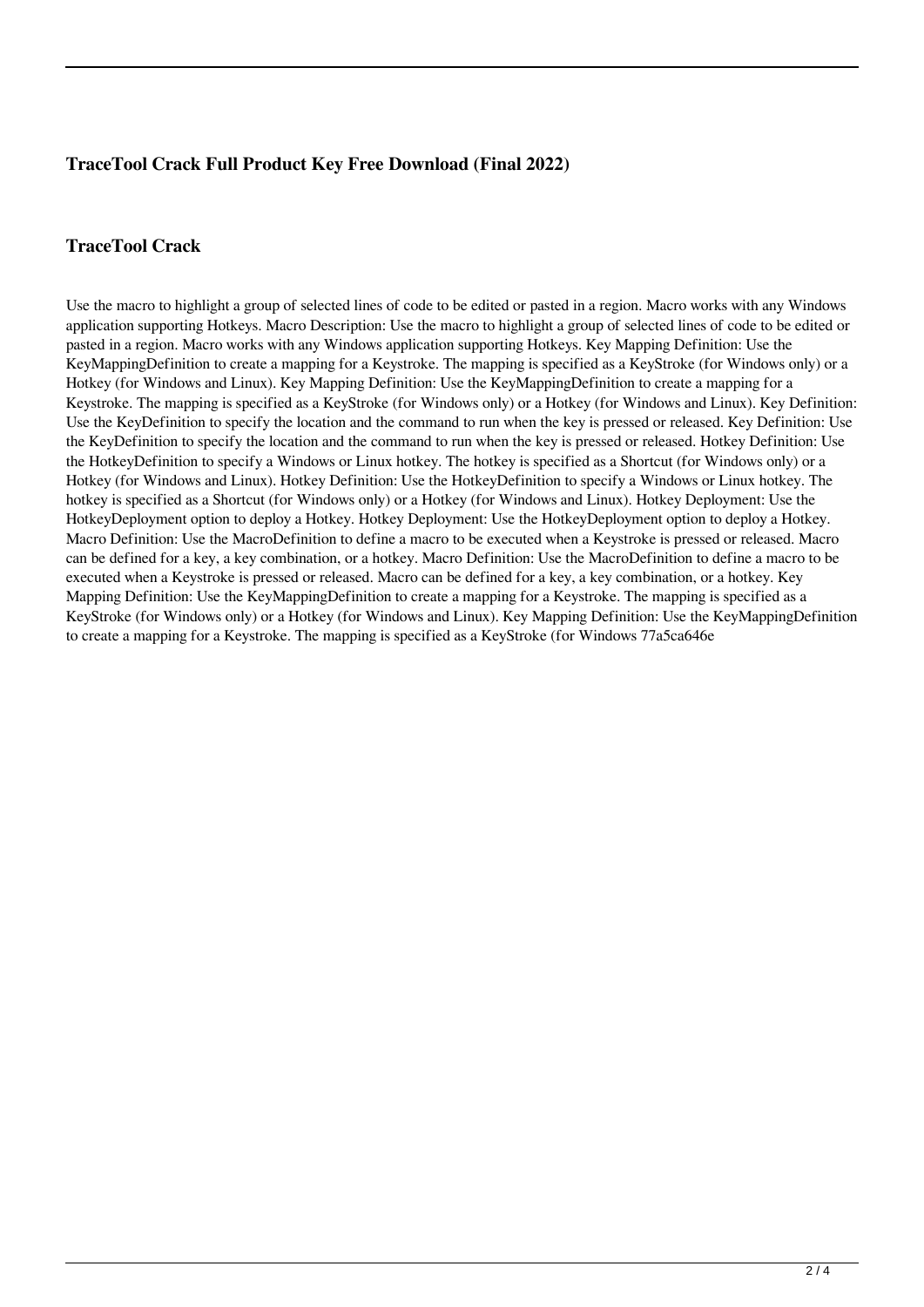### **TraceTool Keygen Full Version**

TraceTool features a debug visualization window to enable the trace output to be viewed. Debug Visualizer: Designed to be used with modern Visual Studio, Visual C++, Borland C++, Dev-C++, CodeGear and Visual Studio IDE's.NET extensions it makes a full trace window available to your application. Trace tool is very similar to the TraceBuilder (also developed by UPP Software) Uses Log4J for debugging to a text file. See also Comparison of software trace tools List of software trace tools DebugView References Category:Debuggers Category:Trace analysisQ: How to have multiple definitions of the same enums in C#? I have a number of different enums with the same set of values. I'd like to be able to define them in a single file, so that I can keep them all in sync, and use an extension method to allow me to refer to the enum value by name. But I get the following error: error CS0201: Duplicate definition for enum 'enumName' The enum is defined within a separate.cs file. enum SomeEnum { enumName = 1, enumNameTwo = 2, enumNameThree = 3, enumNameFour =  $4$  } Are there any workarounds for this? A: Yes. You have to put each enum definition in its own namespace. E.g.: namespace MyNamespace { enum SomeEnum { enumName  $= 1$ , enumNameTwo = 2, enumNameThree = 3, enumNameFour = 4 } A: A namespace is a type. namespace MyEnum { enum SomeEnum { enumName = 1, enumNameTwo = 2, enumNameThree = 3, enumNameFour = 4 } } A: You need to put them in separate namespaces

#### **What's New in the?**

TraceTool is a handy and reliable utility that was designed to be a C#, C++, Delphi, ActiveX and Java trace framework and trace viewer. The application offers Tail, outputDebugString, event log, and with Log4J, Log4Net, and Microsoft EIF support. This also comes with full support for Pocket PC development (C++ and DotNet). TraceTool features The.NET, Delphi and ActiveX application supports over 50 trace methods to output data to a console, application log file, event log, database or a remote client. Trace data can be displayed in real time or as an instantaneous log file which is stored in a database, xml file or can be sent to a remote client. The application also supports full support for writing to a remote client using.NET's remoting capabilities. The Pocket PC applications supports a much smaller set of trace methods including the 2 trace methods Tail and outputDebugString. The application can be customized to the Pocket PC with full support for Visual Studio. There is no limit to the number of applications you can create for your Pocket PC. The application is fully functional in Delphi. Full source code is provided. TRACE commands 1) Sets or changes the font of the output. String FontFile Type The FontFile is a path to a font file which can be found in the application folder or in the Windows\font folder. 2) Set the font style of the output to serif or sans serif. String Style Type The Style parameter is either serif or sans serif. 3) Enables or disables the automatic addition of line number to the output. Boolean LineNumber Type The LineNumber parameter is either true or false. 4) Sets or changes the color of the output. String Color Type The Color parameter is either black, red, green, blue or yellow. 5) Sets the foreground or background color of the output. String ForeColor Type The ForeColor parameter is either black, red, green, blue or yellow. 6) Sets the color of the line and the box. String BkColor Type The BkColor parameter is either black, red, green, blue or yellow. 7) Specifies whether the text in the output is bold or not. String Bold Type The Bold parameter is either true or false. 8) Sets the size of the output box. String BoxSize Type